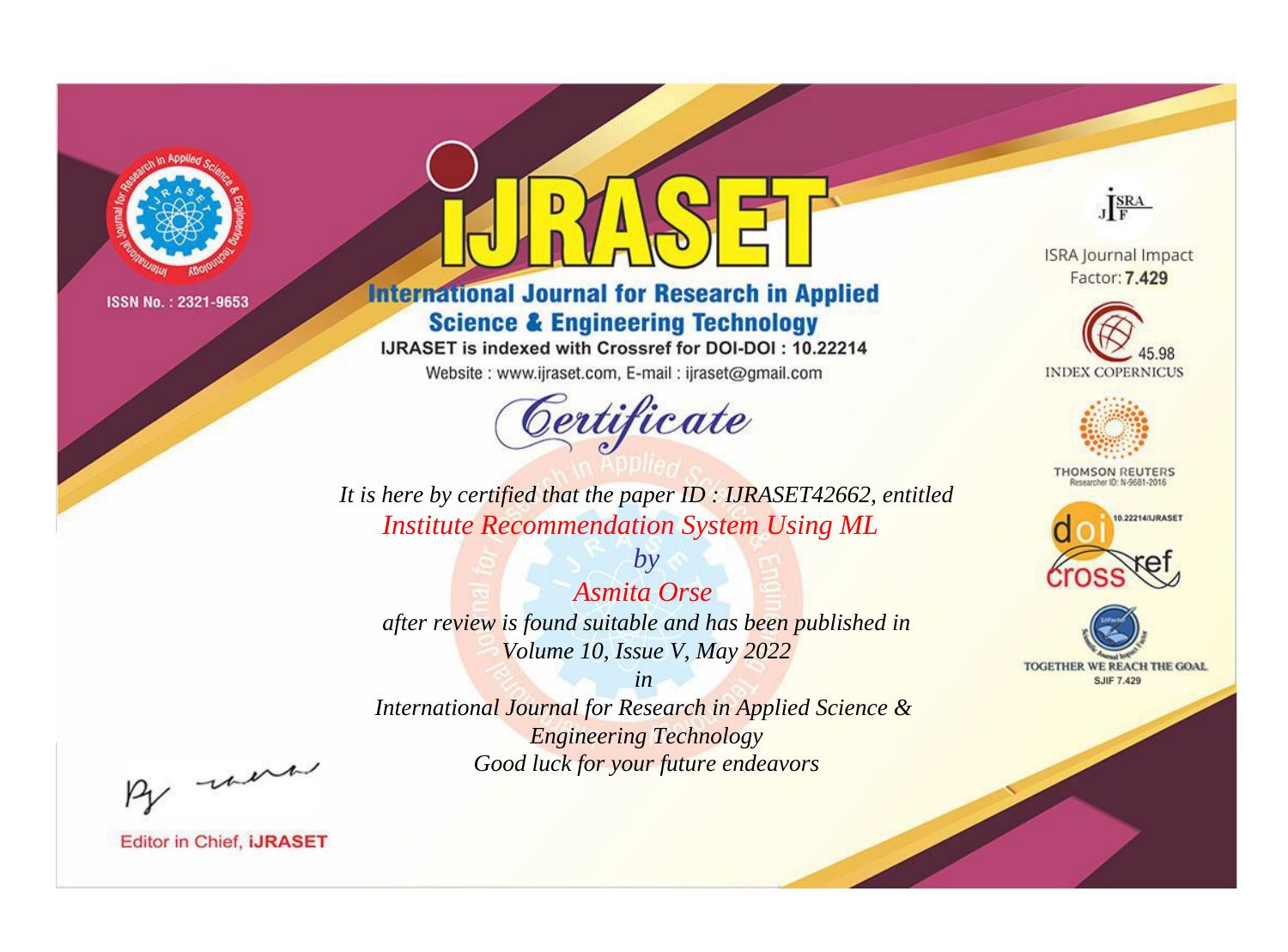

# **International Journal for Research in Applied Science & Engineering Technology**

IJRASET is indexed with Crossref for DOI-DOI: 10.22214

Website: www.ijraset.com, E-mail: ijraset@gmail.com



JERA

**ISRA Journal Impact** Factor: 7.429





**THOMSON REUTERS** 



TOGETHER WE REACH THE GOAL **SJIF 7.429** 

*It is here by certified that the paper ID : IJRASET42662, entitled Institute Recommendation System Using ML*

*Nikhil Suryawanshi after review is found suitable and has been published in Volume 10, Issue V, May 2022*

*by*

*in* 

*International Journal for Research in Applied Science & Engineering Technology Good luck for your future endeavors*

By morn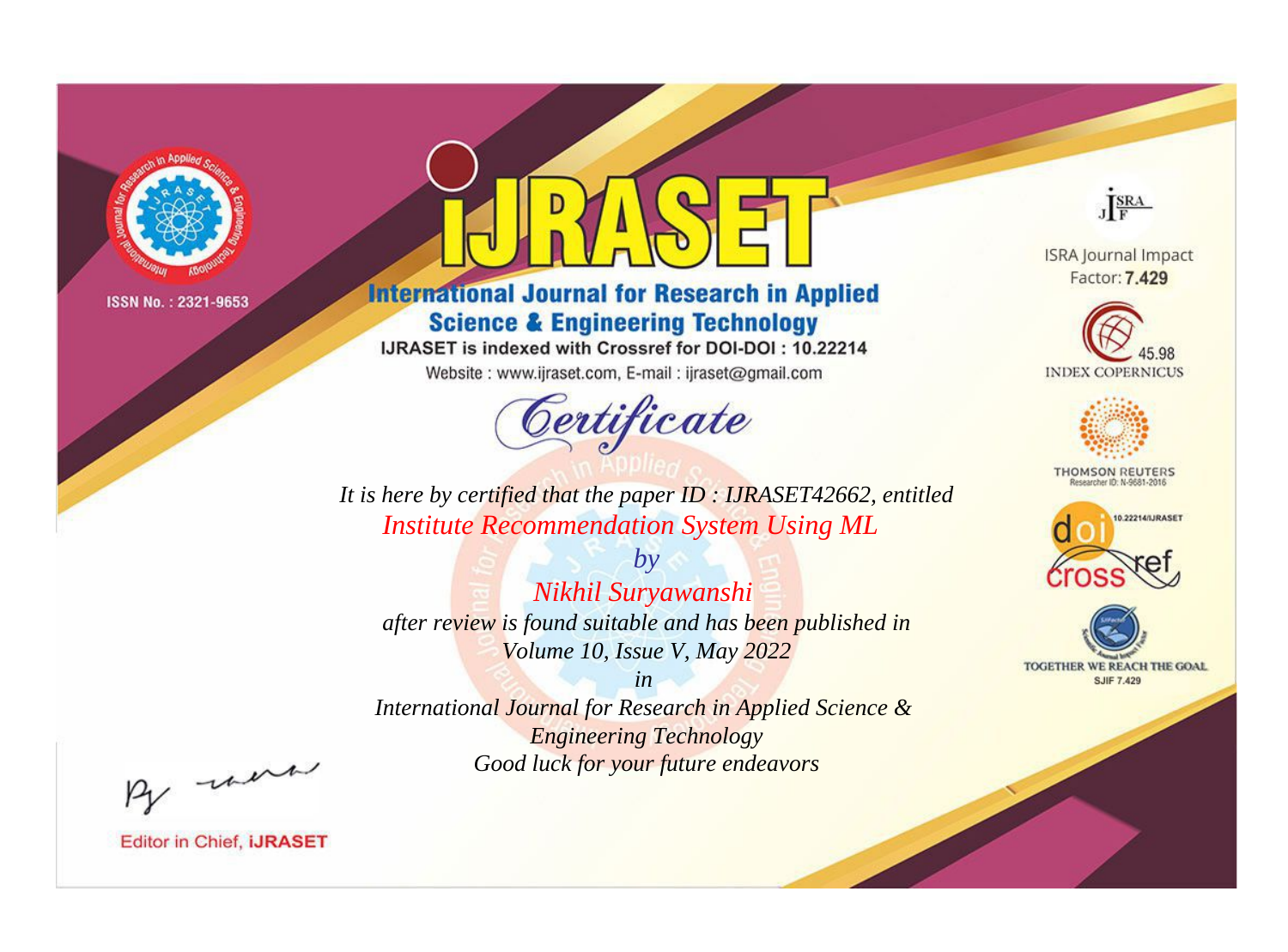

# **International Journal for Research in Applied Science & Engineering Technology**

IJRASET is indexed with Crossref for DOI-DOI: 10.22214

Website: www.ijraset.com, E-mail: ijraset@gmail.com



JERA

**ISRA Journal Impact** Factor: 7.429





**THOMSON REUTERS** 



TOGETHER WE REACH THE GOAL **SJIF 7.429** 

*It is here by certified that the paper ID : IJRASET42662, entitled Institute Recommendation System Using ML*

*by Harsh Shrivastav after review is found suitable and has been published in Volume 10, Issue V, May 2022*

*in* 

*International Journal for Research in Applied Science & Engineering Technology Good luck for your future endeavors*

By morn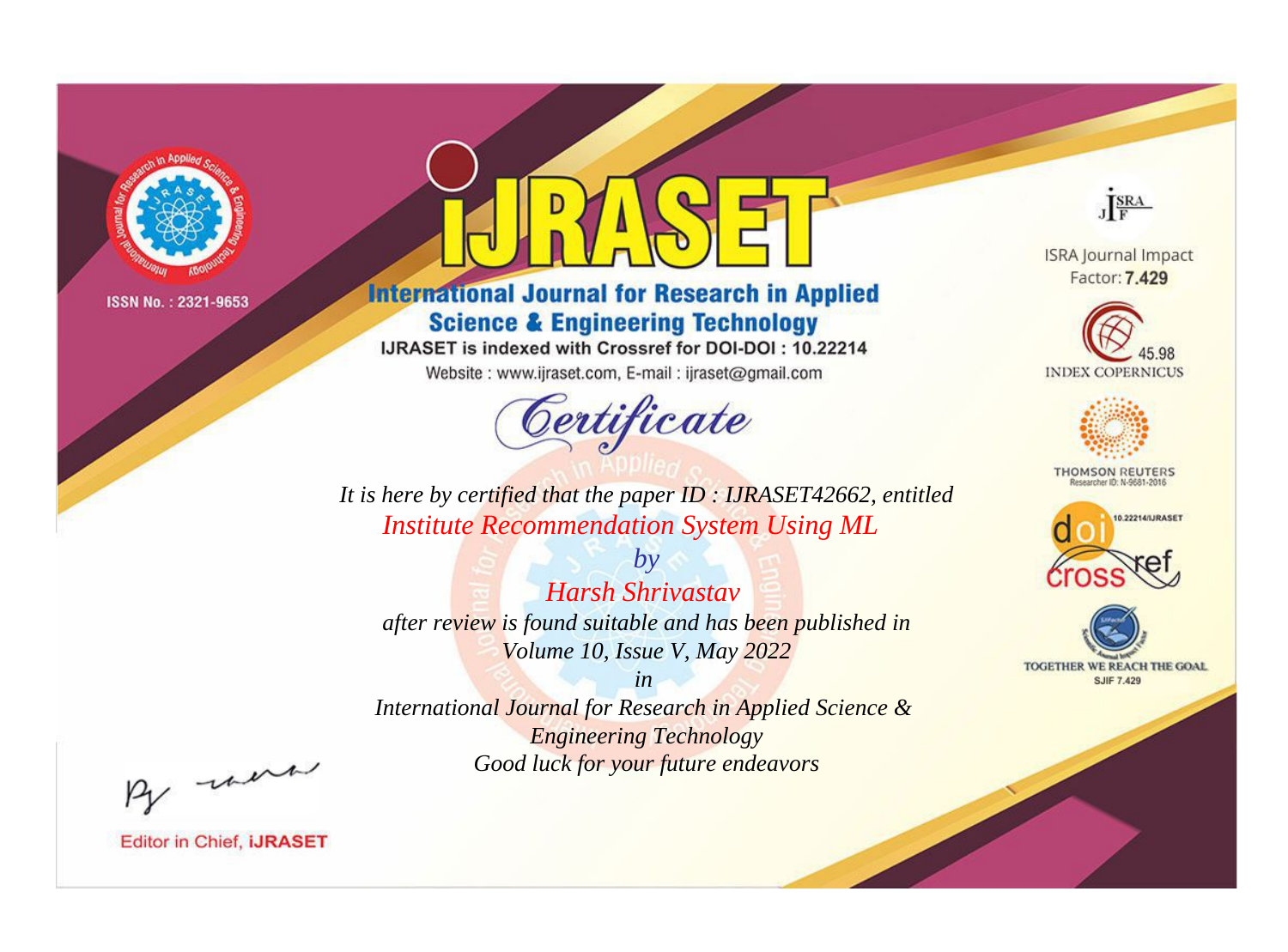

# **International Journal for Research in Applied Science & Engineering Technology**

IJRASET is indexed with Crossref for DOI-DOI: 10.22214

Website: www.ijraset.com, E-mail: ijraset@gmail.com



JERA

**ISRA Journal Impact** Factor: 7.429





**THOMSON REUTERS** 



TOGETHER WE REACH THE GOAL **SJIF 7.429** 

*It is here by certified that the paper ID : IJRASET42662, entitled Institute Recommendation System Using ML*

*by Pratik Bajpai after review is found suitable and has been published in Volume 10, Issue V, May 2022*

*in* 

*International Journal for Research in Applied Science & Engineering Technology Good luck for your future endeavors*

By morn